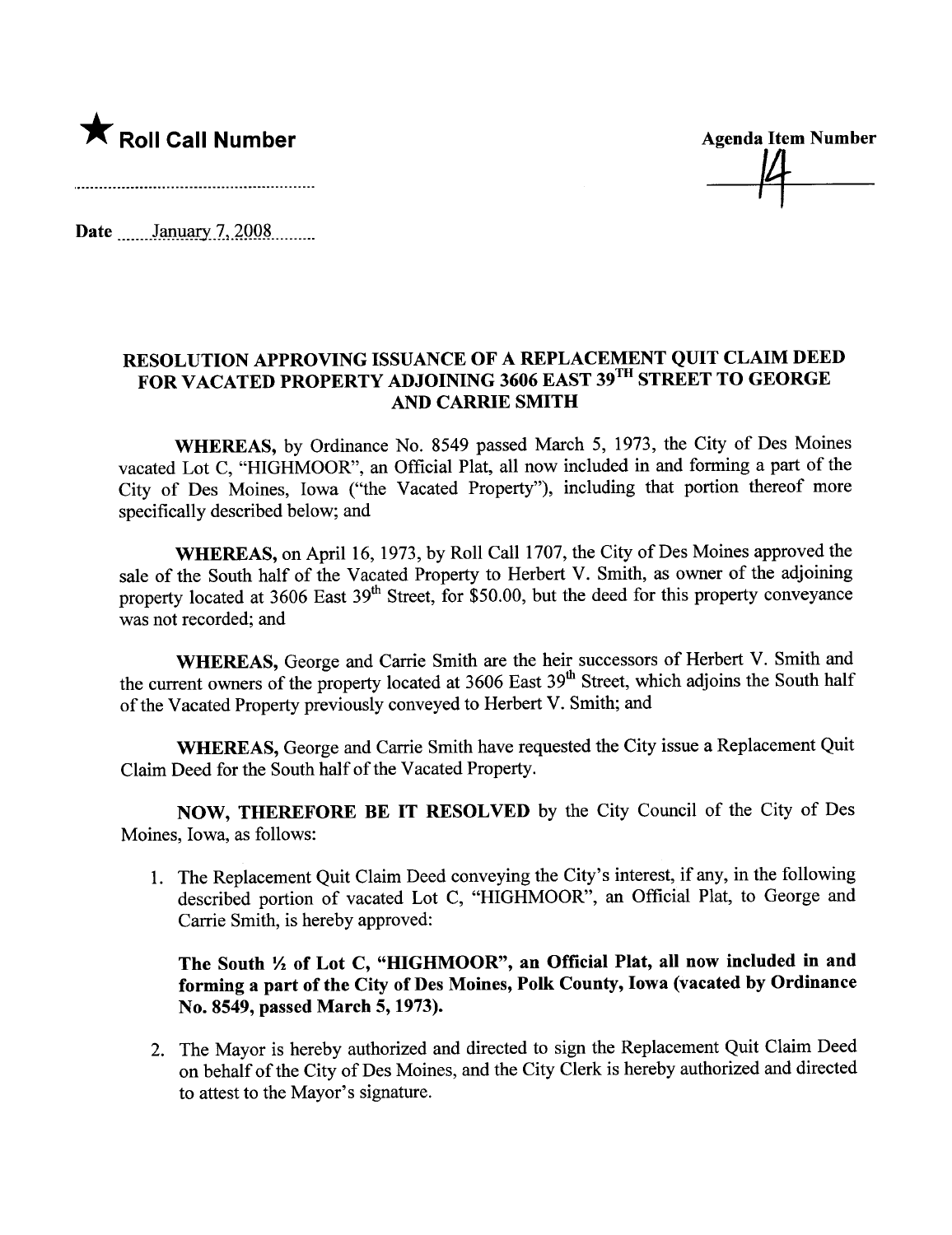

**Agenda Item Number** 

Date January 7, 2008

3. The City Clerk is further authorized and directed to forward the original of the deed and a certified copy of this Resolution to the Real Estate Department for recording and subsequent release to the grantee.

APPROVED AS TO FORM:

Glenna K. Frank. **Assistant City Attorney** 

 $\mathscr{P}$ 

| <b>COUNCIL ACTION</b> | <b>YEAS</b> | <b>NAYS</b> | <b>PASS</b> | <b>ABSENT</b>   | <b>CERTIFICATE</b>                                                                                                                                                                                                                                                                                                         |
|-----------------------|-------------|-------------|-------------|-----------------|----------------------------------------------------------------------------------------------------------------------------------------------------------------------------------------------------------------------------------------------------------------------------------------------------------------------------|
| <b>COWNIE</b>         |             |             |             |                 |                                                                                                                                                                                                                                                                                                                            |
| <b>COLEMAN</b>        |             |             |             |                 | I, DIANE RAUH, City Clerk of said City hereby<br>certify that at a meeting of the City Council of<br>said City of Des Moines, held on the above date,<br>among other proceedings the above was adopted.<br>IN WITNESS WHEREOF, I have hereunto set my<br>hand and affixed my seal the day and year first<br>above written. |
| <b>HENSLEY</b>        |             |             |             |                 |                                                                                                                                                                                                                                                                                                                            |
| <b>KIERNAN</b>        |             |             |             |                 |                                                                                                                                                                                                                                                                                                                            |
| <b>MAHAFFEY</b>       |             |             |             |                 |                                                                                                                                                                                                                                                                                                                            |
| <b>MEYER</b>          |             |             |             |                 |                                                                                                                                                                                                                                                                                                                            |
| <b>VLASSIS</b>        |             |             |             |                 |                                                                                                                                                                                                                                                                                                                            |
| <b>TOTAL</b>          |             |             |             |                 |                                                                                                                                                                                                                                                                                                                            |
| <b>MOTION CARRIED</b> |             |             |             | <b>APPROVED</b> |                                                                                                                                                                                                                                                                                                                            |
|                       |             |             |             |                 |                                                                                                                                                                                                                                                                                                                            |
| Mavor                 |             |             |             |                 | <b>City Clerk</b>                                                                                                                                                                                                                                                                                                          |